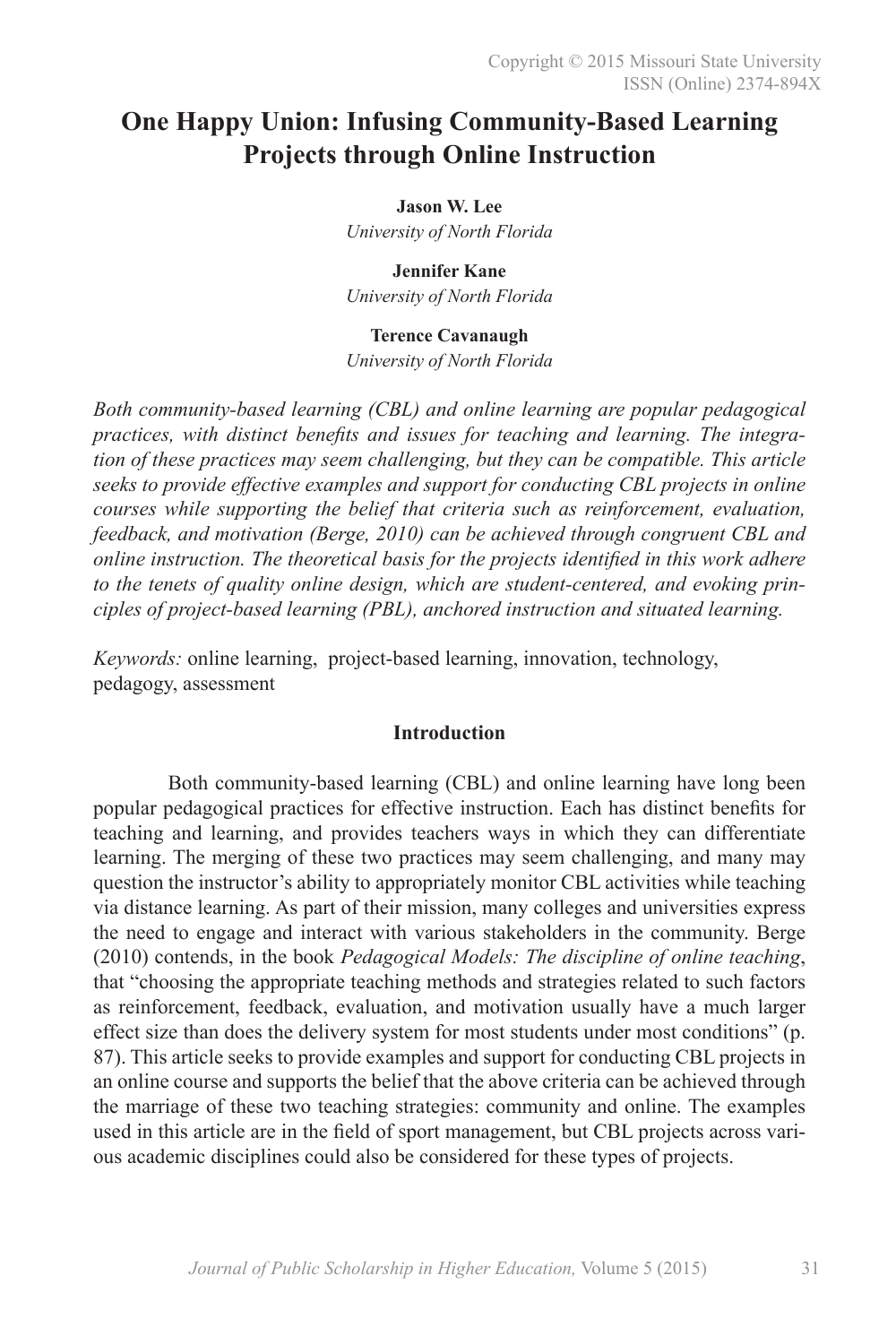### **Community-Based Learning**

Increasingly more institutions of higher education are being recognized for their institutional focus on CBL. At the authors' university, CBL is defined as "the collaborative engagement of students, faculty, administration and community experts designed to provide students with rich, real-world opportunities that enhance student learning, personal development and civic involvement while also contributing to the enrichment and well-being of the local community and beyond" (University of North Florida, n.d.<sup>a</sup>). Further, being "community-based" denotes "forms of university activity in community settings beyond the campus that may be local, regional, or global and is characterized by an exchange between the community and university of resources in the context of partnership and reciprocity" (University of North Florida, n.d.<sup>b</sup>).

In 2011, the authors' institution received the prestigious community engagement classification from the Carnegie Foundation for the Advancement of Teaching. The designation coincides with university efforts to link the institution's Quality Enhance Plan (QEP) to CBL. In addition to the Carnegie classification for the institution, the university also created incentives for departments within the university to attain the distinction of being classified as a "Community Engaged Department." Receiving this designation provided departments with additional funding for supporting CBL projects and professional development for the faculty who elect to participate. The authors' department has received this designation and the projects described in this article are associated with such efforts. For many, CBL and service-learning are terms used to describe the same type of pedagogical approach. Community-based learning can have two different levels: one where the student is observing and discovering their community, but not providing service, and the other would be the extension to provide service. For the purposes of this article, the application of service-learning principles will be associated with the practice of CBL. This connection is as explained in the ensuing section.

### **Connecting Community-Based Learning to Service-Learning**

As previously stated, CBL and service-learning are commonly associated pedagogical practices that provide avenues for moving teaching and learning out of the traditional classroom and into the community where learning outcomes can be integrated into a particular context. A testament to the commonality of service-learning implementation is found in the fact that as of 2010, one-quarter of all elementary and secondary schools, one-half of all community colleges, and over one-quarter of the universities in the U.S. were participating in service-learning, according to the Corporation for National and Community Service (2011).

While many may think that CBL and service-learning are synonymous terms, this does not have to be true. Community-based learning, also known as communitybased education, place-based learning, and place-based education, refers to the instructional strategies and programs that educators use to connect what is being taught in schools to their surrounding communities (The Great Schools Partnership, 2014), which could range from simple observation and analysis to actual service projects. In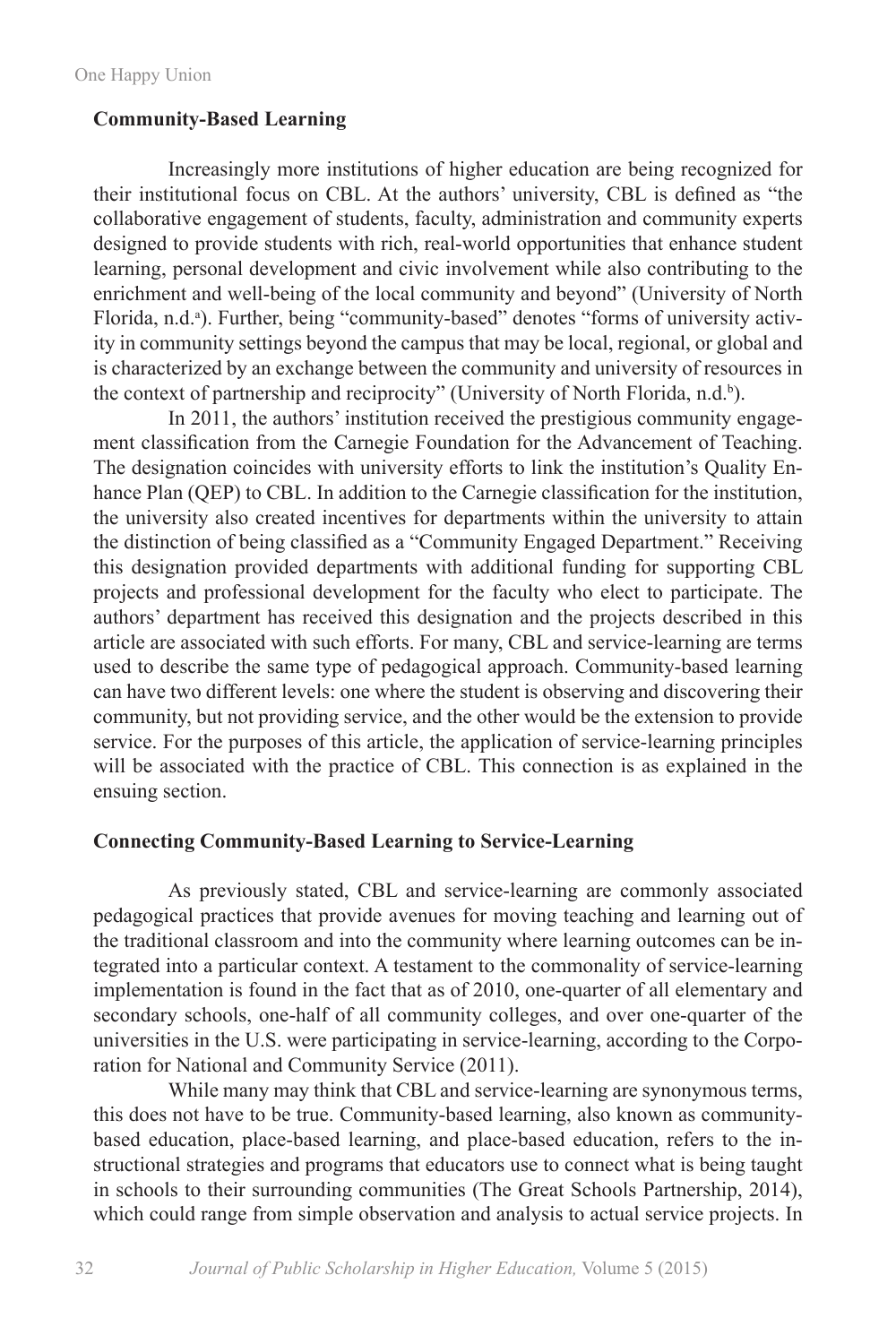comparison, Bringle & Hatcher (1996) define service-learning as being an:

…educational experience in which students participate in an organized service activity that meets identified community needs and reflects on the service activity in such a way as to gain further understanding of course content, a broader appreciation of the discipline, and an enhanced sense of civic responsibility (p. 223).

Accordingly, service-learning is an activity that could take place either in the community or in the classroom.

While the merits of service leaning are plentiful, the essence of servicelearning activities involves students engaging in service to their community that also enriches their academic and personal development (Lee, Bush, & Smith, 2005). Ng (2012) indicates that service-learning "is one of the active learning strategies that aims to foster better understanding of course content and broader appreciation of the discipline" (p. 2). For example, a meta-analysis of service-learning programs by Celio, Durlak & Dymnickipp (2011) identified significant gains in five outcome areas: attitudes toward self, attitudes toward school and learning, civic engagement, social skills, and academic performance.

Service-learning has become a popular pedagogical method that moves teaching and learning out of the traditional classroom and into the community where learning outcomes can be integrated into a particular context, including in higher education settings. The importance of service-learning was espoused by Allen (2011) in her book *Civic Engagement and Service Learning in a Metropolitan University: Multiple Approaches and Perspectives*, where she provides a rationale for the popularity of service-learning by stating, "The rise and expansion of service-learning in American colleges and universities attests to a new wave of interest in reconnecting higher education's original mission–to better serve humanity" (p. 13). In a testament to service-learning's popularity in higher education, Campus Compact's (2014) annual membership survey reported that of the 434 responding member institutions, 91% provided classes that are identified as service-learning courses. Moreover, 64% of the responding member institutions required service-learning as a component of the core curriculum (Campus Compact, 2014).

The integration of CBL and service-learning activities are congruent with Dewey's (1997) philosophy of experiential education, as service-learning is a studentcentered pedagogical practice that combines classroom curriculum with community service. Students learn by interacting with others in real-world applications of their learning in the service of others, as learning takes place in a social context (Dewey, 1997). A great connection point for the concepts of community-based learning and service-learning comes in the term "sentipenstante." According to Gregg, Atkins, & Lee (2014) sentipenstante is "the process of combining thinking with feeling" (p. 12). This concept of sentipenstante is used to illuminate the significance of encouraging students to associate their outer knowing with their inner knowing (Gregg, Atkins, & Lee, 2014; Rendon 2009). As such, CBL in the form of service-learning is an ideal instrumentation for fostering sentipenstante "as it requires that students engage fully, and oftentimes outside of their comfort zones" (Gregg, Atkins, & Lee, 2014, p. 12). Thus, this fits into the primary goals associated with CBL instruction and the desired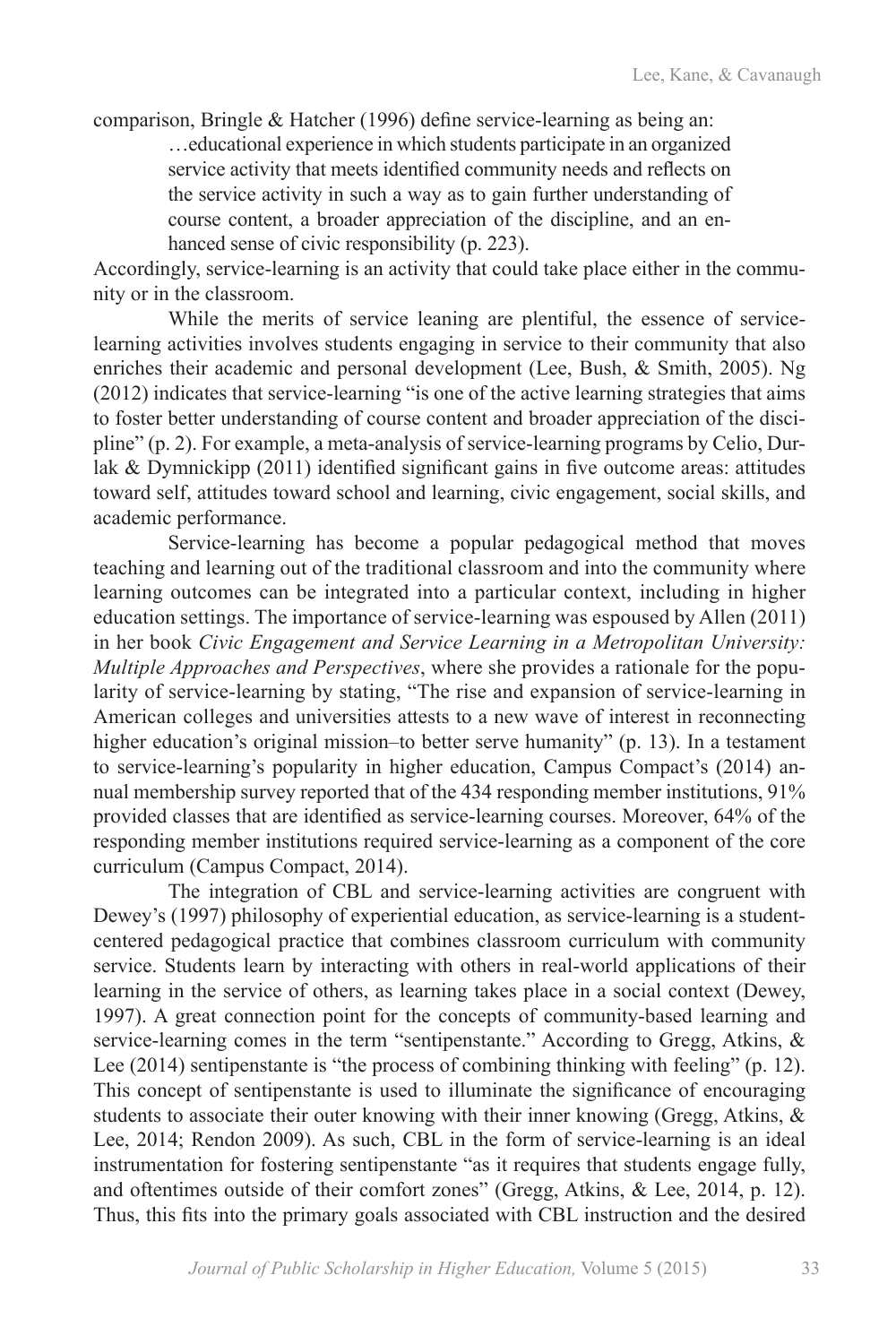benefits associated with its implementation.

A critical aspect of any service-learning project is the student's reflection of their experience (Eyler & Giles, 1999; Lee, Bush, & Smith, 2005). Students need to have the opportunity to reflect on their experiences and make meaning of them. Such opportunities allow "ideal time for students to use critical thinking skills to analyze, synthesize, and evaluate what they have learned" (Lee, Bush, & Smith, 2005, p. 12). This reflection should reveal the humanitarian benefits of the experience as well as the academic content that was applied to the particular activity.

### **Online Learning**

Online learning has become a common classroom alternative in higher education, and one that is still growing. During the 2007-08 school year, about 4.58 million undergraduate students, or 20% of all undergraduates, took at least one distance education course (US Department of Education, 2011). The rate of students taking distance courses is growing in numbers as the percentage of undergraduates who took at least one distance education course rose to 27% in 2013-14 (US Department of Education, 2015). These are the latest figures from National Center for Education Statistics (NCES), but undoubtedly this trend will continue to expand. Because of this change, educators need to review and revise their classroom strategies as they shift to online learning. Where educators may have previously considered activities such as service-learning as only an in-person situation, today we need to integrate the drive to be community-based with sound online instruction.

The pedagogical strategies identified in this article detail activities involved in a sport management curriculum. Numerous scholars have examined the role of online instruction as it pertains to sport management and related fields (e.g., Bennett, 2002; Bennett, Henson, & Connaughton, 2001; Cantoni, Kalbaska, & Inversini, 2009; Cote, Chen, & Keppell, 2008; Danylchuk, Doherty, Nicholson, & Stewart, 2008; Konin, 2004; Ransdell, 2008; Sawicki, 2008; Schembri, 2009; Stier & Schneider, 2009; Stow, 2005). Such scholars have noted the instructive value and appositeness of online learning in sport-related disciplines. Online components of sport-related courses are to be treated as an extension of the traditional classroom experience (Miloch, Lee, Smith, & Restine, 2012).

According to Hiltz (1994), the online course is a "teaching and learning environment located within a computer-mediated communication system" (p. 3). This online learning environment will require more self-control and proactive learning on the part of the student to construct knowledge, acquire skills, and initiate participation in community-based service-learning. Schunk and Zimmerman (1998) recognized that "an area that lends itself well to self-regulation is distance learning…[s]elf-regulation seems critical due to the high degree of student independence deriving from the instructor's physical absence" (pp. 231-232). Numerous interrelated factors have created problems for students in online courses, such as lack of time and environment management skills (Osborn, 2001) or mismatch between students' interest and course structure (Chyung, 2001; Kember, Murphy, Siaw, & Yuen, 1991).

Incorporating effective and appropriate interactive instructional materials and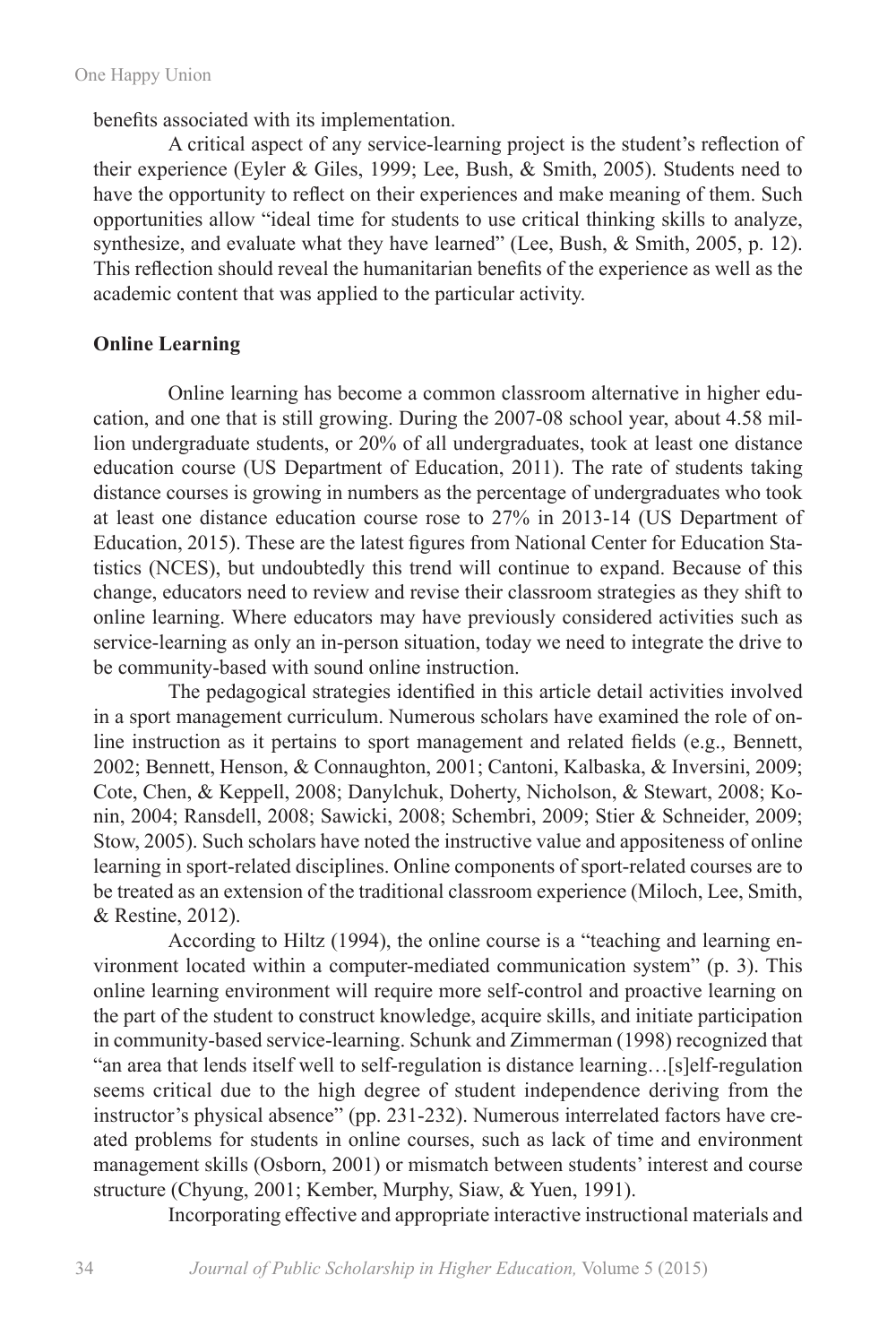technologies are recommended and commonly suitable, particularly when promoting active learning strategies (Durrington, Berryhill, & Swafford, 2006; Miloch et al., 2012; Pavey & Garland, 2004). Such tools are to be utilized as a means to enhance course assessment–including meeting course objectives and measuring student learning outcomes (Cote, Chen, & Keppell, 2008; Jacobs, 2005; Miloch et al., 2012). As such, instructors are to be mindful of factors such as course content, student performance, and usability strategies (Miloch et al., 2012) (see Table 1: Instructor considerations).

| <b>Factors</b> | <b>Detailed Considerations</b>                                                                                                                                                                                                                                                                                                                                                                                                           |
|----------------|------------------------------------------------------------------------------------------------------------------------------------------------------------------------------------------------------------------------------------------------------------------------------------------------------------------------------------------------------------------------------------------------------------------------------------------|
| Course Content | Course content should focus on desired student learning outcomes<br>(SLOS).                                                                                                                                                                                                                                                                                                                                                              |
| Performance    | Performance refers to the ability of users to efficiently interact with<br>the course-provided online content. This includes factors such as<br>the speed in which students can download videos, play podcasts,<br>open course-provided materials, and interact with one another<br>through live chats, wikis, or discussion boards. It is important for<br>instructors to be mindful of students' technological needs and<br>abilities. |
| Usability      | The usability of the Learning Management System (LMS) (i.e.,<br>BlackBoard, Moodle, Google Course Builder) must be a key focal<br>point when utilizing the LMS, which must be easy to navigate for<br>students (adapted from Miloch et al., 2012).                                                                                                                                                                                       |

Table 1: Instructor Considerations

# **Conceptual Framework**

The Online Learning Consortium and the North American Council for Online Learning (2007) identified elements for effective online-learning courses including: learner-centeredness and constructivist project-based learning (PBL) activities. One aspect of the student-centered approach is the use and application of the student's interests and environment. Project-based service-learning provides educational opportunities that are interdisciplinary, student-centered, collaborative, and integrated with real-world issues and practices within the students' community, making the learning relevant and useful as students establish connections between school learning and actual community processes. When teaching online with CBL this means that a class could be spread across a wide range, with students working in a variety of situations at different locations. The theoretical basis for this project follows the tenets of good online design which is student-centered along the lines of the principles of PBL (Blumenfeld, Soloway, Marx, Krajcik, Guzdial, & Palinscar, 1991; Dewey, 1997; Kilpatrick, 1918), anchored instruction (Bransford & Stein, 1993), situated learning (Brown, Collins, & Duguid, 1989), and conditions of learning (Gagné, 1987) where learning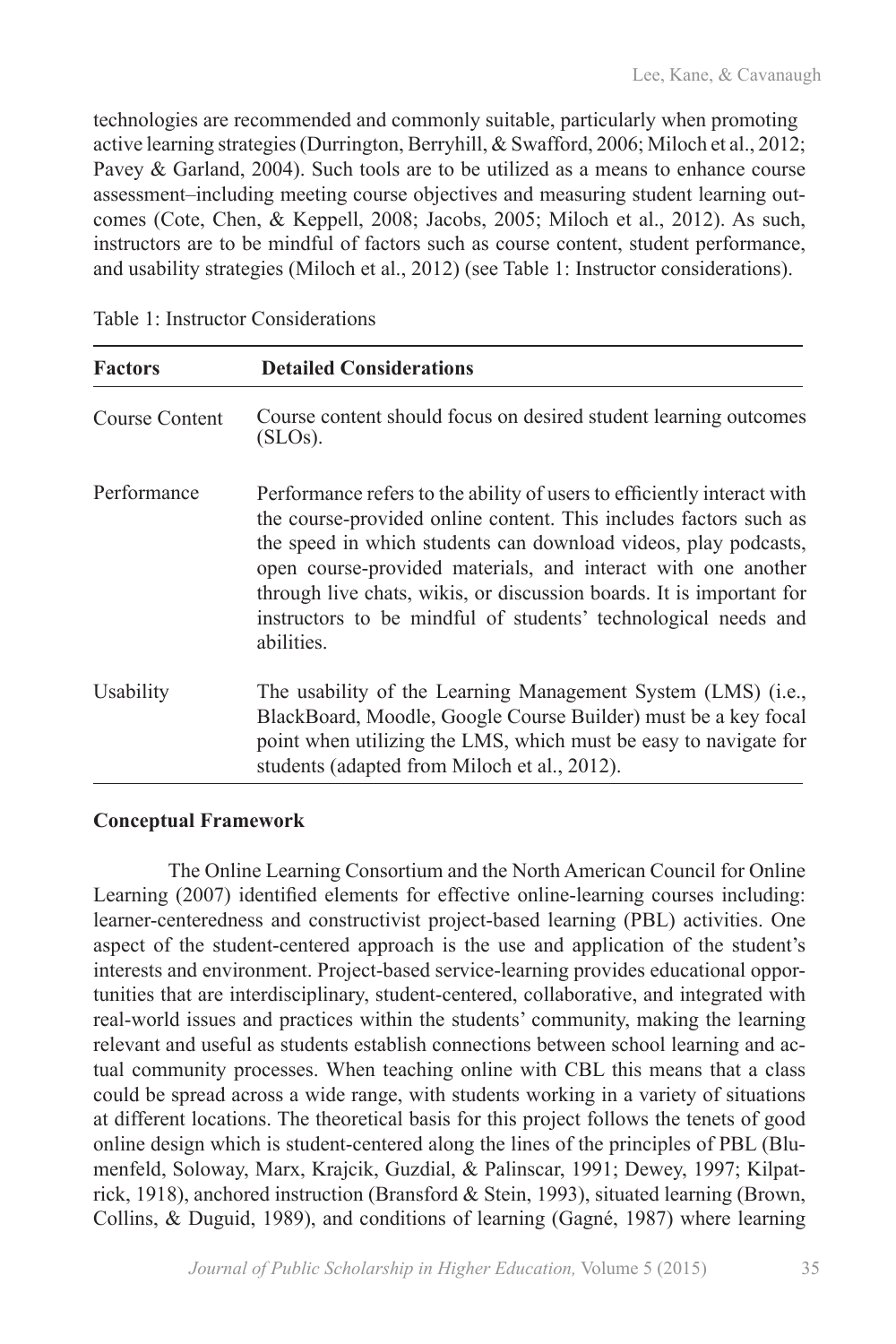occurs by doing (von Kotz & Cooper, 2000). These structures afford online learners the opportunity for in-depth investigations and the learners become more autonomous, integrating their own learning strengths and goals as they construct personally meaningful artifacts that represent their learning. This meaningful learning occurs through PBL to actively engage students in developing their own content and resources to which they receive feedback. The attributes of this learning are active, constructive, intentional, and authentic (Cunningham, 1992). The projects designed by the students in project-based learning situations are intended to have meaning in light of the students' own goals and should be:

- Active–interacting, manipulating, observing, interpreting and constructing
- Constructive–integrating new experiences and prior knowledge
- Intentional–articulating ideas, decisions, strategies and solutions
- Authentic–situated in real-world tasks
- Cooperative–occurring in social groups (Jonassen, 2000, p. 11)

With PBL, students acquire content knowledge, skills and dispositions in the process of creating an authentic, realistic project modeled on a template that an expert or professional might create. Cognitive apprenticeship is a teaching approach in which teachers model the processes students are learning and teachers coach students toward expert performance. PBL is a form of constructivism which integrates the development of skills and content knowledge by engaging in tasks where learners acquire skills and content, while at the same time having personal relevance for the students, providing a real-world context for that learning (Bednar, Cunningham, Duffy, & Perry, 1992; Warlick, 1999). PBL guides provide a context for students in real-life roles or situations to apply the tools of a knowledge domain in creating a project that engages learners in authentic tasks in which they explore open-ended professional situations. Both approaches involve long-term immersion in work that is often collaborative. At its core, PBL has a process-oriented experience that leads to a performance assessment (Esch, 1998), and allows the student a real experience that they can personally reflect based on their knowledge, dispositions, and feelings (sentipenstante).

# **Sample Projects**

# **Example 1: Event Audit**

**Project background.** *Foundations of Sport Management* is a required course for students entering the Athletic Administration graduate program who do not have a Bachelor's degree in Sport Management or a closely related field. The purpose of the course is to expose students to the foundations of the following components of sport management: socio-cultural aspects in sport, management and leadership in sport, marketing in sport management, ethics in sport management, communication in sport management, budget and finance in sport management, legal aspects of sport management, and economic aspects of sport management, and governance of sport. This course is taught every fall semester and typically has 15-20 students enrolled.

Since the *Foundations of Sport Management* course was established, enrolled students have always been involved in a CBL project. The course is a prerequisite course designed to provide students with an overview of sport management, exposing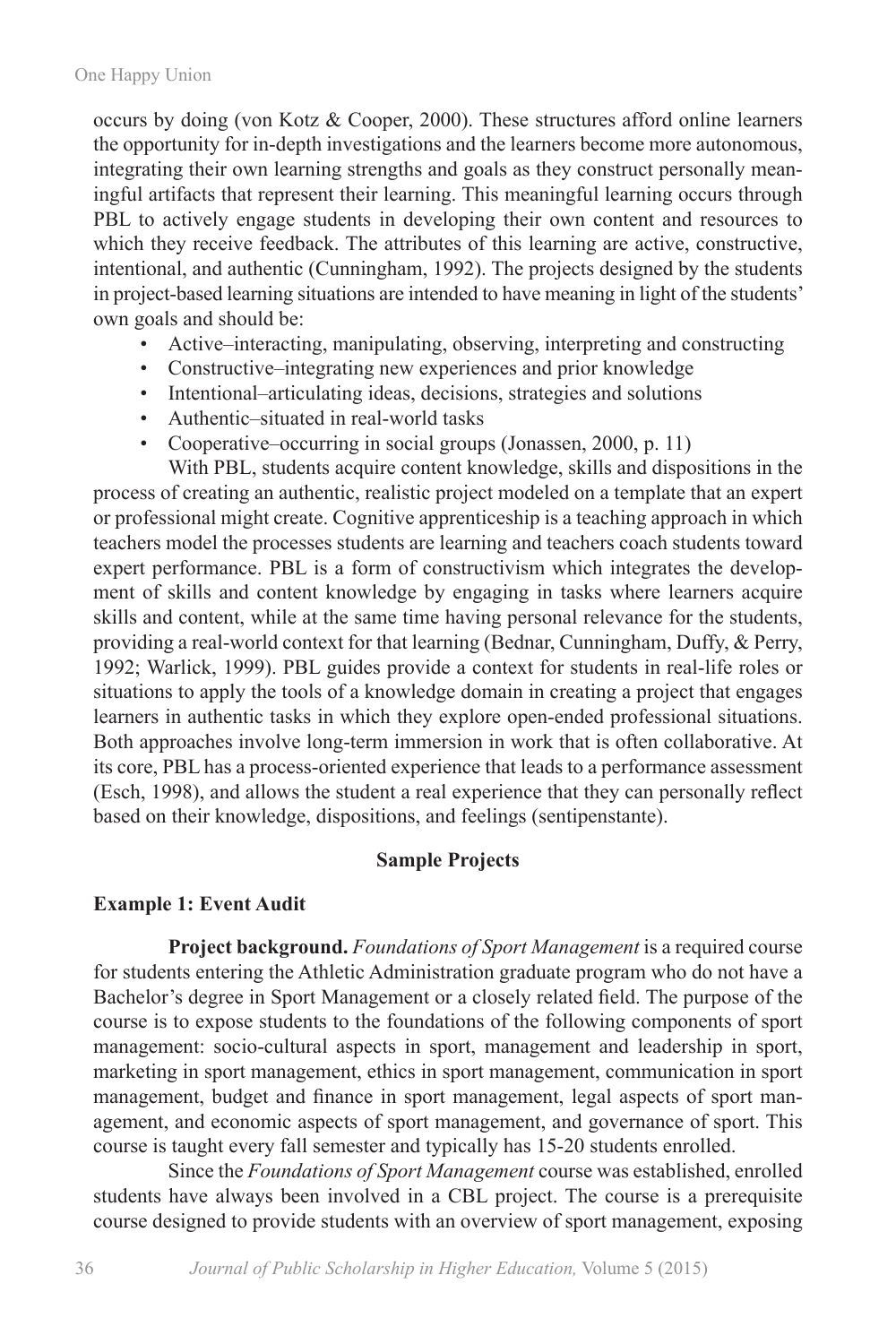them to components of sport and an appreciation of the importance of field experiences in sport management. Over time, the course has evolved from a hybrid format to a fully online format. Students are involved in facilitating and planning a community-based event (an ideal project historically has been the selection of a 5K run hosted by Girls on the Run that takes place on the university campus annually). Girls on the Run is an organization where there is an established community partnership in place on campus and the event is repeated at multiple locations around the country on the same date. This partnership was established by the instructor and has been ongoing for a significant number of years. In addition, this event fits perfectly within the parameters of the semester. The 5K run takes place the same weekend each year and it is the last weekend of our fall semester. While this is the recommended site for this course, students are able to work with other community partners as long as the instructor has approved the site. While students are not required to attend any face-to-face class sessions with the instructor, they are required to work with and attend the event (e.g., Girls on the Run 5K Wonder Run) as a part of the class requirement. Students who do not live in the immediate vicinity of the university are asked to submit a proposal for an alternate event. Students are encouraged outside our geographic area to first seek a "Girls on the Run" event in their area for the CBL component of the course. Students are able to get site approval by contacting the local event organizers for volunteer opportunities and then submitting the proposed event and volunteer description to the instructor for approval or refinement. Events such as this are dependent on volunteerism; both by the students and the hosting organization, the students are able to provide a number of support roles while working with a larger class group, or by themselves when at other geographic locations.

Project description. There are three aspects of the project for which students receive a grade: 1) hours worked with the community organization, 2) a sport event audit, and 3) a digital storybook (which requires pictures of the student at the event–"selfies" acceptable). For this assignment, students are required to complete a minimum of 15 hours with the identified community organization (Girls on the Run 5K or other instructor approved sport agency if they are not in the local area). These hours are to be spread out over the semester as planned with the volunteer coordinator/ supervisor at the sport organization. Students are involved with employees of the organization as well as with other community volunteers. The Volunteer Coordinator of the organization provides the students with dates and times when various components of the event planning will take place and they sign up to participate. Those components include fundraising and sponsorships; food and beverage; race day packets; run day set up and clean up; marketing; logistics; entertainment and t-shirts. The designated supervisor who validates the hours spent with the organization also evaluates students individually, and provides the feedback to the instructor of the course.

At the end of the semester, students must submit two tangible aspects to a final project: sport event audit and a digital storybook. The purpose of the sport event audit assignment is to have students evaluate key elements comprising a sporting event experience from a management perspective. Educators often use this type of project as a culminating assessment of content knowledge taught over the course of the semester. The expectation is that they have a working knowledge of the concepts taught in the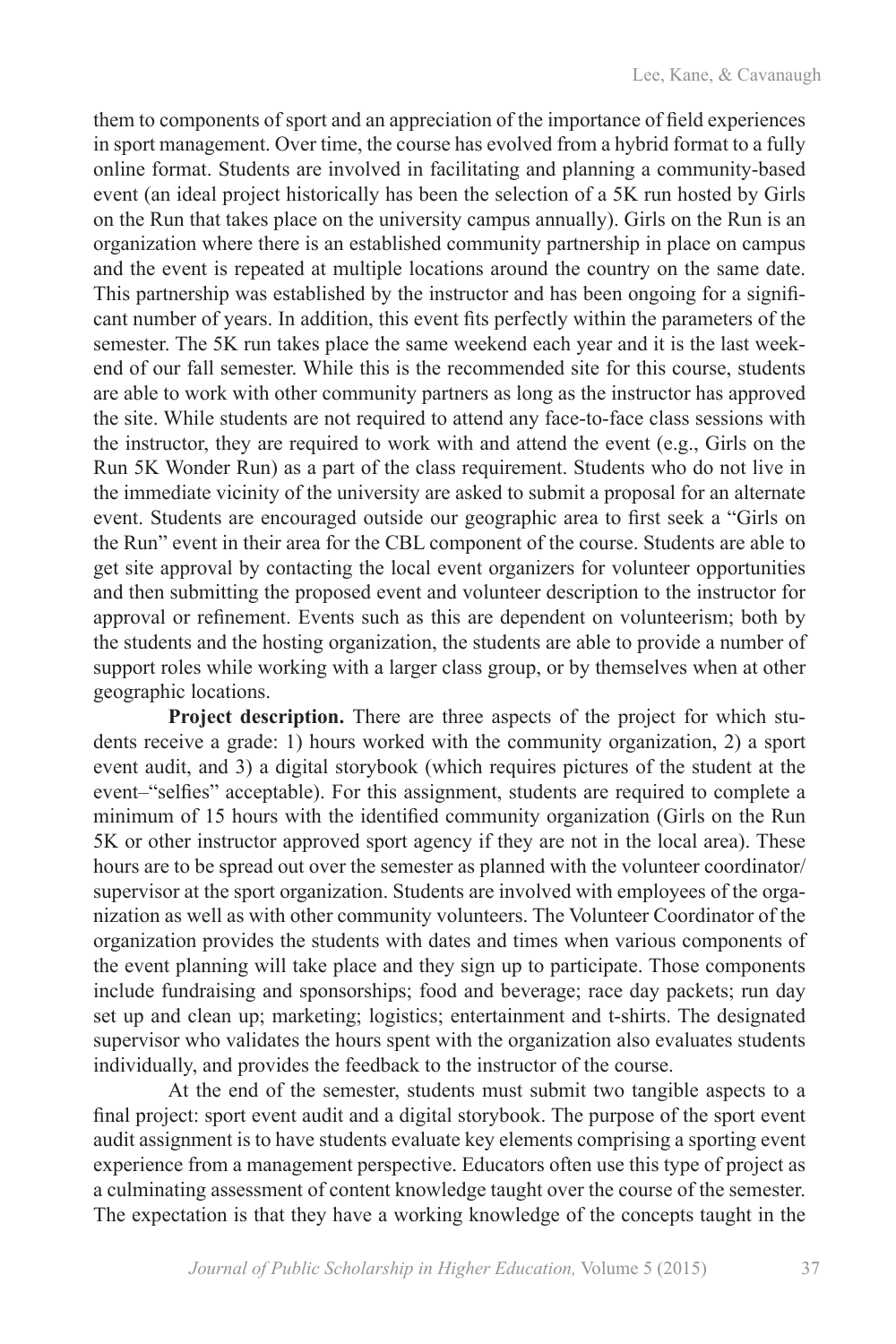course and are able to apply their knowledge to a "real" setting. In this case, students must attend the other approved event and focus on the elements that comprise the overall experience of a spectator or participant. They are to role play as though they have been hired as a consultant by the sport organization running the event to evaluate its operations. In other words, they are to critically think through the event through the lens of the person in charge of managing the event and report what improvements they would make concerning the event. These elements include:

- 1. Pre-event advertising and promotions to attract attendees
- 2. Traffic control and parking (ease of access to and from event, price, attendants, signage, etc.)
- 3. Registration (time effective, organization, etc.)
- 4. Seating for spectators (ease of access, service of ushers, comfort, etc.)
- 5. Merchandise (if appropriate–availability, product, prices, etc.)
- 6. Restrooms (access, locations, adequate number, cleanliness, etc.)
- 7. Signage (sponsor signs, informational signs–locations, size, clutter, etc.)
- 8. Atmosphere (public announcer, music, fan behavior, participants, etc.)
- 9. Event-extenders (fan involvement opportunities, pre/post activities for participants, etc.)
- 10. Facility (race course, safety concerns, location, etc.)
- 11. Personnel (how effectively did service personnel perform their tasks, were event personnel easily distinguishable by their attire, were they cheerful, knowledgeable, etc.)

Each item is to be evaluated from a management perspective in their reflective thinking and writing component as they shift their perception from that of a sport spectator to one of an event manager. Additionally, students are asked to consult with others at the event (not classmates) to acquire observations other than their own regarding the various event elements. They are not to simply give a personal account of their experience, but instead, they are asked to think in broader terms like a manager. For example, the student may have had a good experience parking because they know the campus, but what about those who are not students (evoking the notion of "moments of truth")? Furthermore, they should walk around the stadium to check to see if there are safety issues they may not be able to see from where they were sitting or standing. An additional "attention-to-detail" component is to make sure that the student examines the restrooms from the perspective of a consumer that may need to use such facilities. This provides an additional "slice-of-life" connection to the project.

The event audit should be between 10-12 pages in length, typed, double spaced, and include page numbers. The report should contain an introduction, headings for each of the eleven elements, and a conclusion summarizing the students overall impression of the event from a management perspective. Descriptions of each element should be brief and emphasis should be placed on critical appraisal and evaluation. If no improvements are needed, then they are asked to explain why they feel the way they do.

In addition to the sport event audit, students are also required to create a digital storybook to complement their audit and the work they have done all semester with the organization. The digital storybook gives the students a context for what they have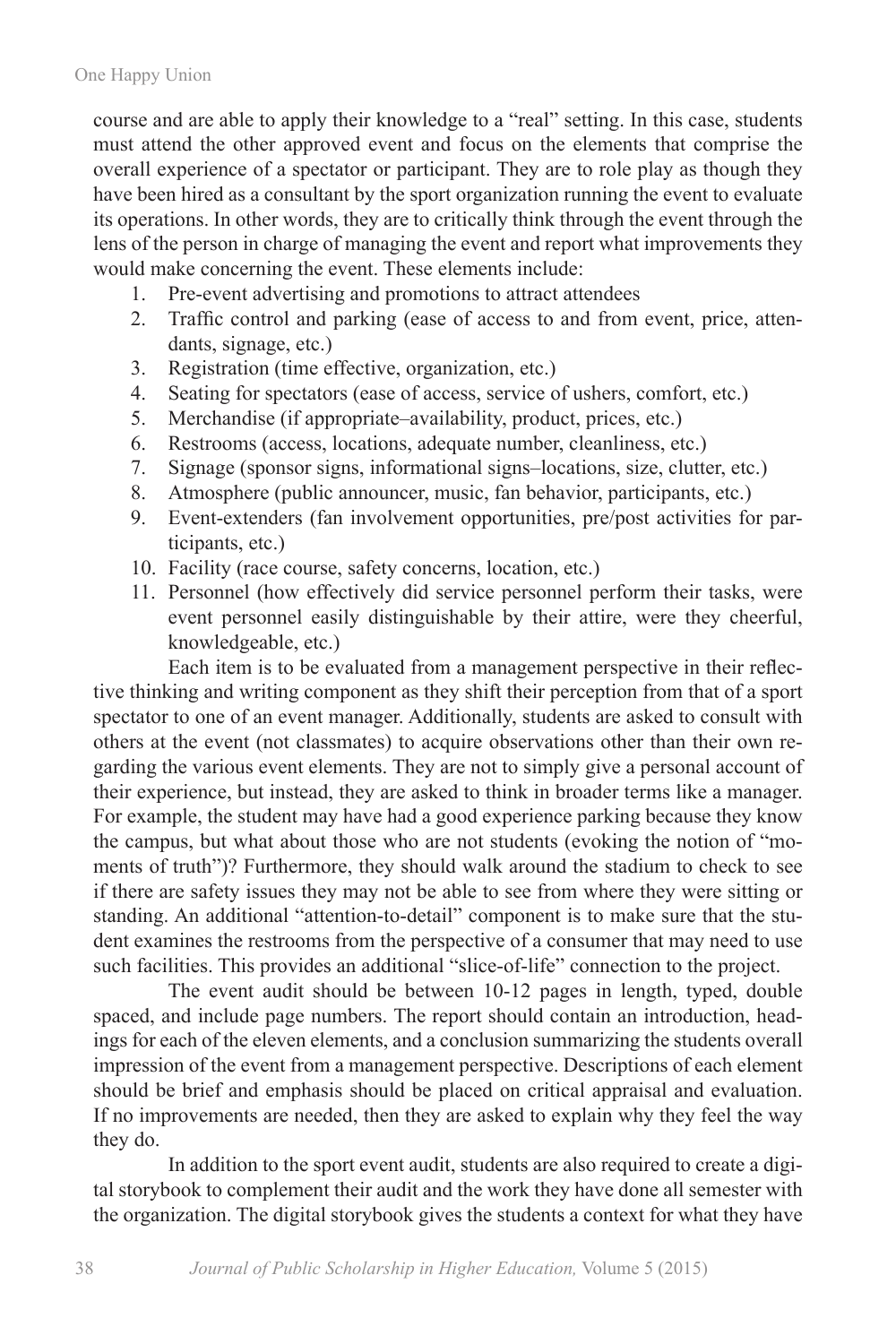learned and experienced. It provides them an opportunity to visualize the concepts that have been taught in the class. This is a visual compliment to the sport event audit and therefore should be reflective of their learning as prompted by that assignment. The digital storybook also allows them to be creative and to share what the experience has meant to them personally. It should highlight the areas with which the students were involved and there should be a focus on creating a visual representation of their experiences for someone who was not there. While there are not any specific prompts (unlike the sport event audit), the students are encouraged to use this as a way to add visual representation to their learning throughout the semester. The storybook should begin with, and include, all of the student's work leading up to the event as well as the day of the event. Students are asked to be creative with this assignment but must include the following components:

- 1. Pictures from the event or activity in which the student participated
- 2. Personal narration of the student's story
- 3. End product should be a 5-7 minute digital story of the student's experiences with the approved event

For this component of the project, students will need a digital camera (i.e., one on a smart phone) and a microphone (either built in their computer or hooked up to their computer). The digital story, which is their reflection on the event and their learning, can be developed from any of a variety of programs (i.e., iMovie, MovieMaker, PhotoStory, narrated PowerPoint). Students are afforded the flexibility to utilize other digital storybook developmental resources as long as the utilized software allowed for a final product that can be uploaded to and viewed by the instructor and the class with an additional written reflection focusing on their learning. Example tutorials are provided, such as how to use PhotoStory to create their digital story (http://www.drscavanaugh.org/digitalcamera/photostorytelling/storytelling\_PhotoStory.htm).

# **Example 2: Sport Facility Risk Assessment**

**Project background.** *Sport Facility & Risk Management* is a graduate course that provides students a comprehensive knowledge base pertaining to a plethora of sport facility and risk management matters. In this class, students are able to develop an understanding of pertinent venue management concepts including facility planning and utilization, event administration and risk management, as well as marketing and financial issues related to sport venue management. Since the inception of the *Sport Facility & Risk Management* course, students have been required to select a venue to conduct a "sport facility risk analysis." The sport facility risk assessment project is an ideal component for this class as it serves as a comprehensive project that allows students to demonstrate their acquired knowledge in the pertinent course content areas. These multi-faceted projects include observation, measurement, assessment, and reflection on relevant sport facility and risk management matters, and at the conclusion of the project a comprehensive portfolio is submitted, supplemented by post-review reflection activities. Before starting the course, students are to select a sport venue of their choice. These include a wide assortment of venues (i.e., indoor ice sport complex, multi-sport training venue, collegiate sport complex, and youth sport centers).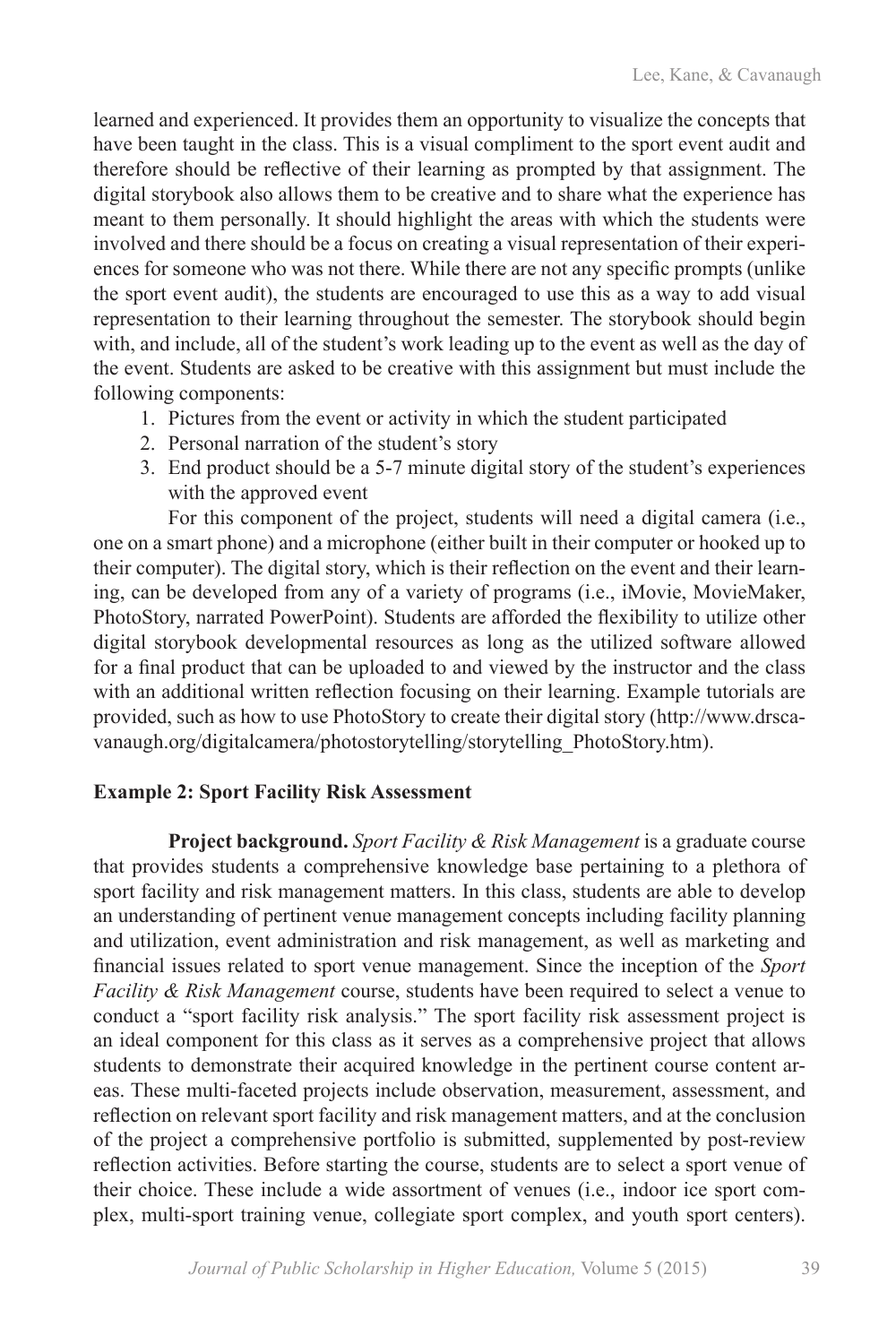It should be noted that if a student is not in the local university area, or not located in close proximity to another class member, the individual could do a modified version of the assignment on an individual basis. For students at a distance, accommodations are made to do a facility risk assessment of an approved venue by first getting approval from the location and the instructor. This is a major consideration moving forward as inevitably the geographic reach of the online students will grow. Over the past two academic years, this project has transitioned into more of a purposeful CBL focused project.

The shift in focus of the project was spurred on by a department-sponsored "community partners retreat" held in the summer of 2012. One of the community partners attending this event was the countywide athletic director for the local public school system. After collaborative game planning, it was determined that a partnership-focused approach for this particular assignment could provide a mutually beneficial effect. The instructor met with the district athletic director to strategize the best means for effectively implementing the revised project. The athletic director identified potential district high schools in which students could conduct their reviews. Students were partnered in teams of two; online students were allowed to work alone if there were no other students in their immediate area. The team members selected their schools from the available list. Students were then given the information regarding the protocol for gaining access to the class as well as the procedure for conducting the facility risk analysis, including the grading schematic.

The second time the class was taught, a further element was added to the project aimed at providing enriched community-based learning. For the revised project, students were partnered in groups of three. Another modification made was the incorporation of reviewing two different schools for comparison sake. Preparations were made to seek input with the district athletic director to select the appropriate schools. Since we were examining more schools this year, it was decided to branch out and assess venues at both middle school and high school levels. Each group was tasked with reviewing a total of two secondary schools of the same classification (i.e., two high schools or two middle schools). A further important implementation was to have each group examine schools representing different identified attributes–one inner city school and one suburban school. It was determined that this approach would add a valuable dimension to this project, one in which students could evaluate the characteristics of each school by further comparing/contrasting the institutions, including the disparity of resources afforded to each school.

**Project description.** To conduct the facility risk analysis, students choose representative sport-related venues at the selected schools which include an assortment of types of venues, such as football fields, baseball and softball fields, gymnasiums, tracks, etc. Students are required to apply venue risk management analysis as instructed by the teacher-provided prompts. Findings are compiled as a portfolio which contains a detailed review of the venues with the identification of potential risks for each venue and a discussion of the assessment and treatment for such risks. This analysis is to include pictures, metrics, and other supporting documentation (i.e., ADA compliance form, school district risk management forms, and miscellaneous school/ school district risk management documents). The written component of the project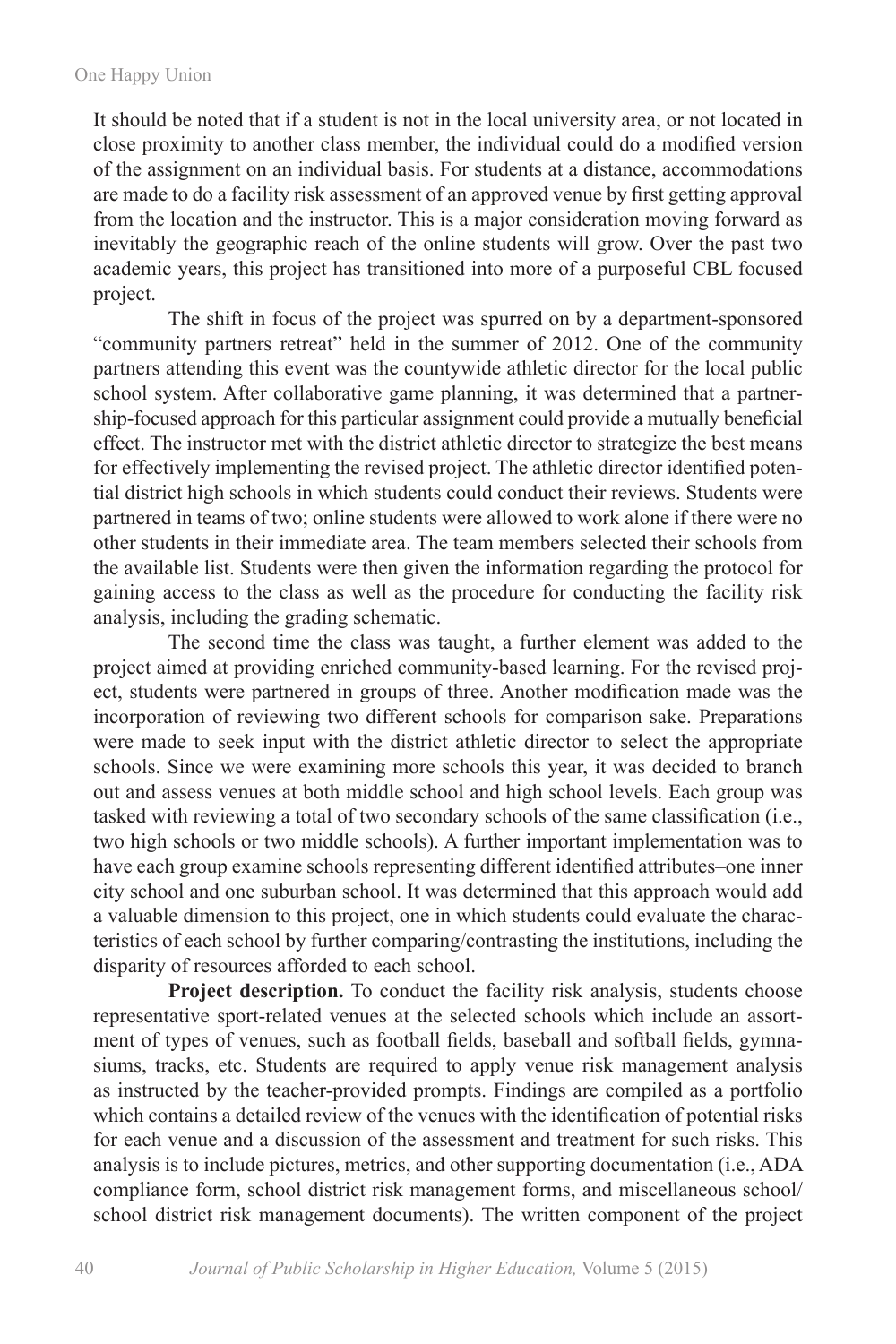is supplemented with an audio-visual CBL reflection, which may be scored using the AAC&U Value Rubric for Integrative Learning (https://www.aacu.org/value/rubrics/ integrative-learning). This reflection can be submitted in various technological formats (i.e., narrated PowerPoint, YouTube videos, presentation via screen-capturing software [e.g., Screencast-o-Matic], digital storybook).

Students also have a forum to reflect on this assignment with a virtual presentation, where they provide an overview of the overall project, their role in completing the assigned tasks, a comparison of the schools, and make connections to CBL considerations. Community based-learning considerations are further assessed through the examination of relevant "Integrated Connections" using the AAC&U Integrative Learning VALUE Rubric. This can be accomplished by responding to the following prompt:

> From a community-based learning perspective, I want you to draw on your experiences in this project. I want you to address learning considerations and relevant factors associated with your involvement and understanding of the respective schools that you assessed. In this discussion you are encouraged to draw on your personal experiences and making connections to our course curriculum. I want you to compare and contrast the two schools that you reviewed and evaluate their facilities. Be sure to talk about the defining characteristics of the schools and how equitable you feel that the schools' resources are. I also want you to address what you learned from this experience and what impact this assignment has made on your academic understanding as well as your understanding of communitybased learning initiatives.

The reflective component provides the students the opportunity to further gauge their experiences and understanding by looking at various facets of the assignment. This includes reflecting on their understanding of the concept of CBL. As the class members provide reflective journaling, they are further able to address integrated connections. Integrated connections are defined by the university as being the "[a] bility to understand across both curricular and co-curricular experiences, from making simple connections among ideas, concepts and experiences to synthesizing and transferring learning to new, complex and unscripted situations" (University of North Florida, n.d.<sup>c</sup>).

Student reflections have provided rich insight into the experiences, including learning that transpired and connections made to community-based engagement. Students were glad to be involved in such a project and were amazed to see the disparity that existed in regards to venue quality and the potential safety concerns at the respective schools. Furthermore, groups displayed feelings of concern and empathy, and expressed the desire to help (e.g., seeing what could be done to raise money for protective netting at a baseball field).

Students also provided insightful feedback regarding ways to further enhance the project. They liked the ability to compare venues, but did denote time demands and the difficulties in scheduling site visits that were in agreement with all group members' schedules. Furthermore, the class has traditionally been taught in a condensed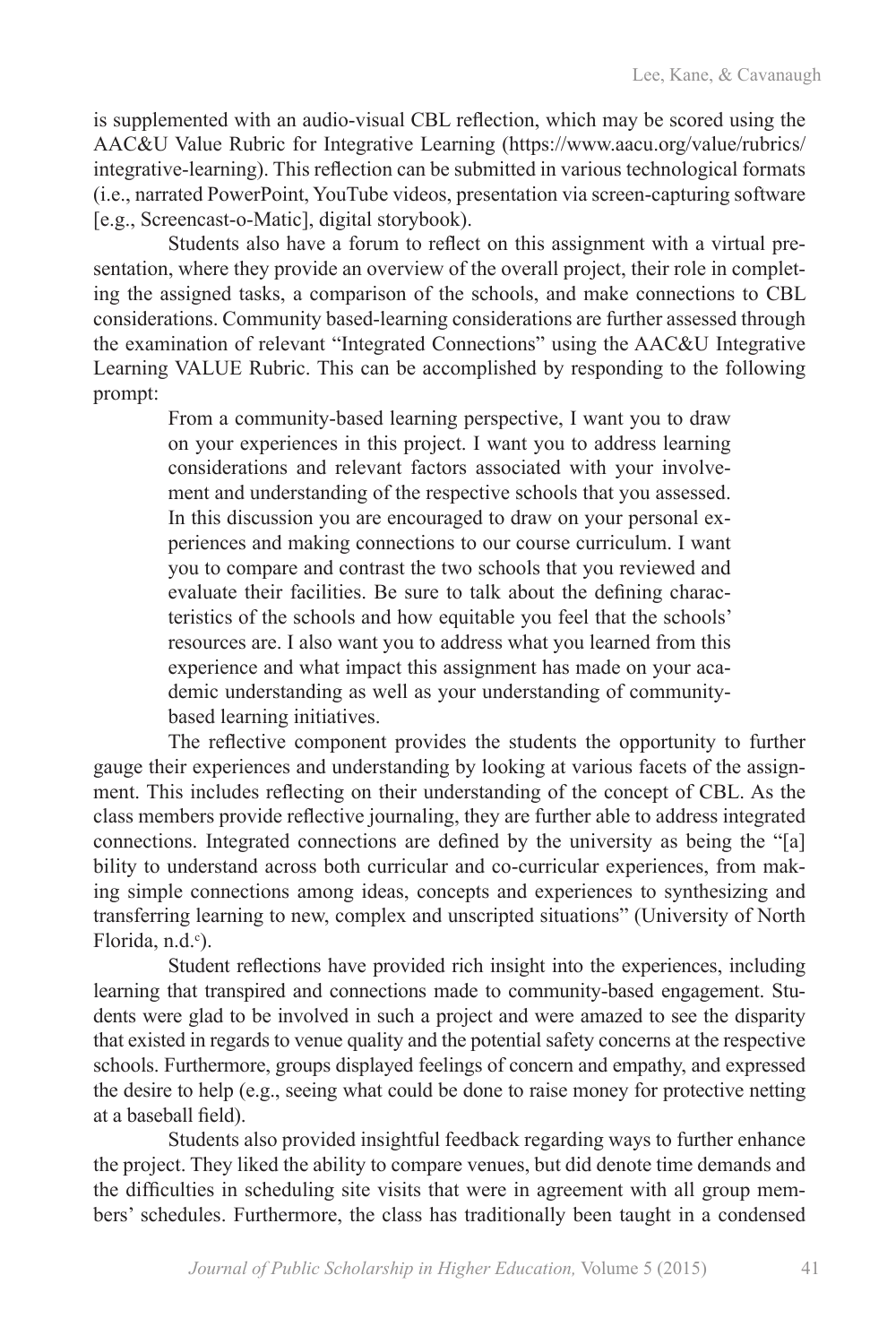"mini-semester" format, and it was recommended the course be moved to a traditional semester timeframe which allowed for greater time to get this task completed. The instructor had long considered this suggestion and this sentiment validated these thoughts. As a result, the project will be more flexible moving forward and better able to serve the needs of the students while still meeting the appropriate learning objectives.

From a CBL perspective, students were to also draw from their personal experiences while addressing learning considerations and relevant factors associated with students' involvement and understanding of the respective schools that were assessed. This included comparing and contrasting the attributes of the two schools, particularly in regards to the evaluated facilities, and defining the characteristics of the schools and how equitable or disparate the schools' resources appeared to be. Students were to reflect on what they felt that they learned from the experience and what impact this assignment made on their understanding of CBL initiatives.

#### **Discussion**

Online educators should consistently try to find ways to build and sustain feelings of a course-related virtual community with the class, and reduce the transactional distance perceived with the absence of face-to-face interactions in online courses. Facilitating stronger feelings of the course's virtual community is important for retention, student satisfaction, and learning outcomes in an online course. While developing a sense of an online course community is important, the notion of "community" can cause various issues for instructors when deciding to engage in CBL learning initiatives in addition to other online course considerations. The ensuing passages will address nuances associated with these projects in the form of challenges and opportunities moving forward.

#### **Challenges**

The integration of CBL with online instruction may seem challenging for those wishing to embark in such collaboration. Clearly it can be done, but planning, effort, and strategies to ensure quality are essential. The challenges are numerous and include considerations such an instructor's ability to appropriately advise and monitor CBL activities and properly assess student learning from a distance. Other challenges that can occur include concerns associated with students' ability to find appropriate resources to conduct the tasks. This can include finding suitable class activities, partnership groups, and appropriate assessment measures. Instructors need to be mindful of the various obstacles and logistical roadblocks that can occur as well. For example, for the sport facility risk assessment assignment, students are to enter public school settings. Provision and alternate accommodations should be considered in instances where required permissions are necessary in order to gain access to restrictive venues. There may be specified safeguards in place, such as background checks, including fingerprinting. Additionally, the importance of knowing who to contact and having access to "gatekeepers" is significant.

Finding engaging methods to keep students motivated is of the utmost importance. Furthermore, finding engaging ways for students to reflect on their experiences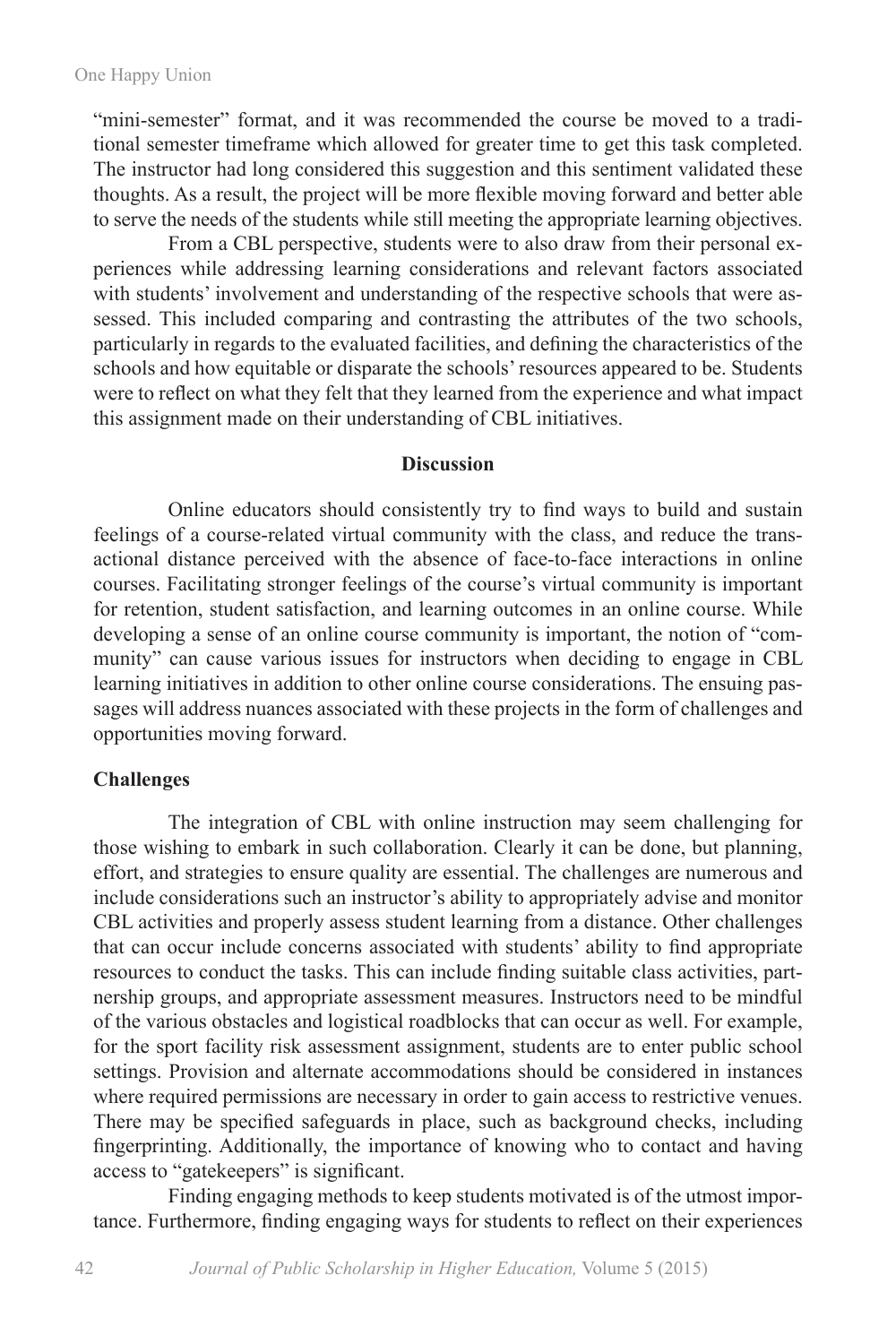will encourage them to be more mindful of themselves, the learning process, and the importance of community connections.

# **Opportunities**

While instructors need to be mindful of the various challenges that exist, they should also be encouraged by the vast array of opportunities that can be presented when trying to marry online instruction with CBL initiatives. The chance to broaden one's horizons and further develop communication skills that include distance learning methods can be extremely valuable for both learners and instructors. Utilizing a variety of technological enhancements and developing new pedagogical methods, which further bolster online course activities can provide greater opportunities of educational growth for all parties that are involved.

Many opportunities exist to help familiarize class members with the "place" where learning occurs and enhance the learning community through the use of an interactive map with the locations of course participants identified (see Figure 1). The maps have the potential to help with the development of a "community within the class" and to recognize the need to identify new "close to student" opportunities. Knowing student locations can also assist the instructor to be aware of possible impacts on students due to environmental situations that could affect their work and help them tailor proximity-based resources for students, such as field-based opportunities. Additionally, the class map is a potential tool for matching students who may be geographically remote from the college, but close to each other for group projects For instance, similar connections could be made by students doing an event audit from a geographic location that is different than that of the on-campus activity.

Figure 1: Sample map of student locations for one of the author's courses that had a CBL activity.



*Journal of Public Scholarship in Higher Education,* Volume 5 (2015) 43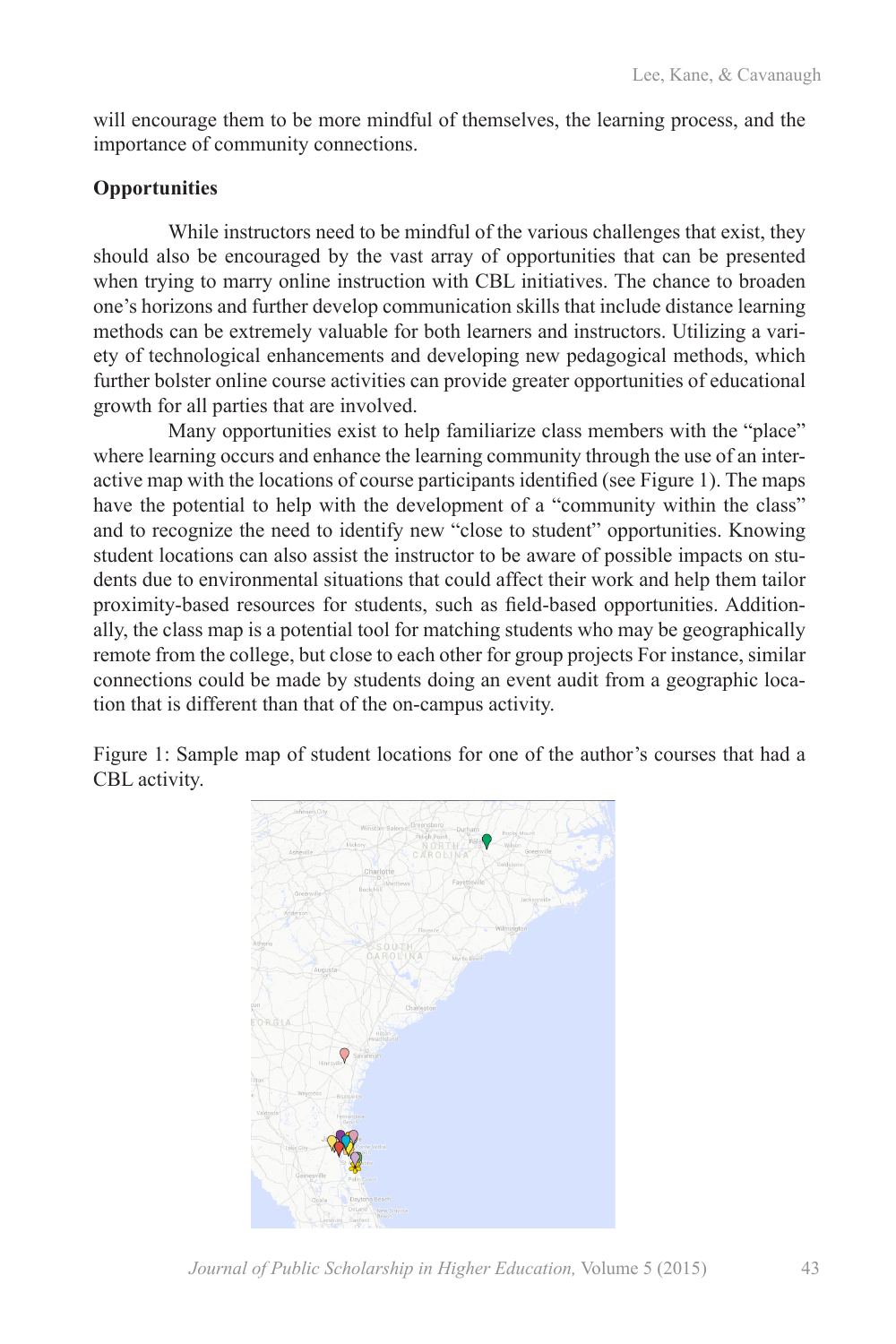### **Conclusion**

This manuscript addressed issues of significance pertaining to the implementation of CBL projects through online instructional methods. The synergic approaches afforded to such endeavors can be a great benefit to students, faculty, and community stakeholders. Gaps still exist for the implementation of such online CBL projects and for pedagogical questions, such as the impact on partnered organizations and creating a fair evaluation structure for student performance when students are working in a variety of situations. A discussion of CBL (and service-learning) pedagogy as it merges with online instruction was exemplified through detailing two different course assignments: an event audit and a sport facility risk assessment. Each of these projects demonstrated the emphasis that the university, college, and department place on community engagement. The implementation of these projects via online instruction provided various challenges and opportunities for continued enhancement.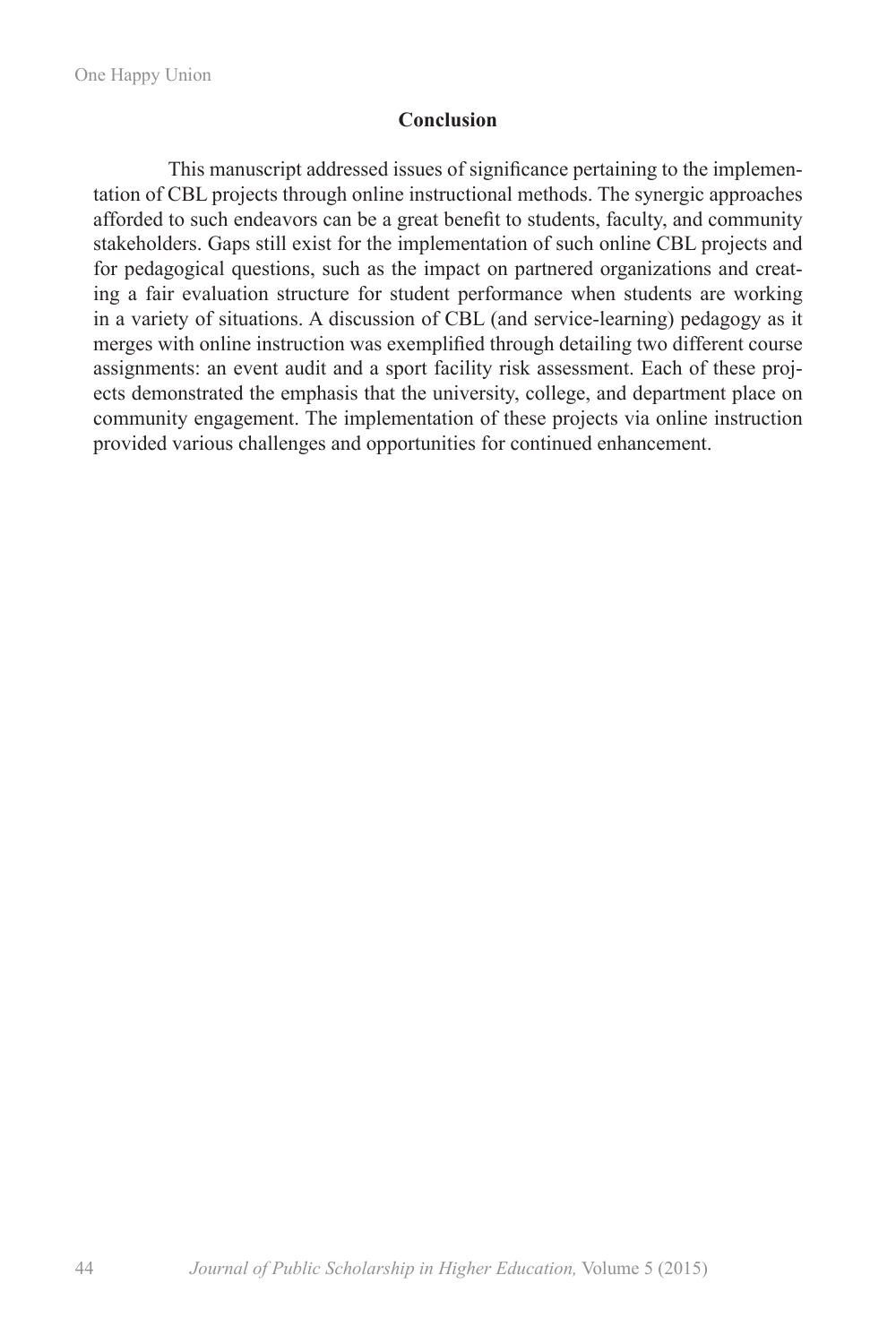# **References**

- Allen, J. (2011). How can I help? The seduction of service learning. In M. W. Ledoux, S. C. Wilhite & P. F. Silver (Eds.) *Civic engagement and service learning in a metropolitan university: Multiple approaches and perspectives* (pp.13-20). Hauppauge, NY: Nova Science Publishers.
- Bednar, A., Cunningham, D., Duffy, T., & Perry, J. (1992). Theory into Practice: how do we link? In T. Duffy & D. Jonassen (Eds.) *Constructivism and the technology of instruction* (pp.17-34). Hillsdale, NJ: Lawrence Erlbaum Associates.
- Bennett, G. (2002). Web-based instruction in sport management. *Sport Management Review, 5*, 45-68.
- Bennett, G., Henson, R., & Connaughton, D. (2001). Student perceptions of an online course in sport management. *International Journal of Sport Management, 2*(3), 205-215.
- Berge, Z. (2010). Pedagogy of online instruction. In S. Fulgham & M. F. Shaughnessy (Eds.) *Pedagogical models: The discipline of online teaching*. Hauppauge, NY: Nova Science Publishers.
- Blumenfeld, P. C., Soloway, E., Marx, R. W., Krajcik, J. S., Guzdial, M., & Palinscar, A. (1991). Motivating project-based learning: Sustaining the doing, supporting the learning. *Educational Psychologist, 26*(3 & 4), 369-398.
- Bransford, J. D. & Stein, B. S. (1993). *The ideal problem solver* (2nd ed). New York: Freeman.
- Bringle, R.G. & Hatcher, J.A. (1996). Implementing service-learning in higher education. *Journal of Higher Education, 67*(2), 221-239.
- Brown, J. S., Collins, A. & Duguid, S. (1989). Situated cognition and the culture of learning. *Educational Researcher, 18*(1), 32-42.
- Campus Compact. (2014). *Campus Compact Member Survey*. Retrieved from http:// compact.org/initiatives/membership-survey/.
- Cantoni, L., Kalbaska, N., & Inversini, A. (2009). E-learning in tourism and hospitality: A map. *Journal of Hospitality, Leisure, Sport & Tourism Education, 8*(2), 148-156.
- Celio, C. I., Durlak, J., & Dymnickipp, A. (2011). A Meta-analysis of the impact of service-learning on students. *Journal of Experiential Education, 34*(2), 164– 181. Retrieved from http://www.stjohns.edu/sites/default/files/documents/ adminoffices/asl-meta-analysis-effects-asl-students.pdf.
- Chyung, S. Y. (2001). Systematic and systemic approaches to reducing attrition rates in online higher education. *The American Journal of Distance Education, 15*(3), 36-49.
- Corporation for National and Community Service. (2011, March). *Learn and serve America fact sheet*. Retrieved from http://www.nationalservice.gov/pdf/fact sheet\_lsa.pdf.
- Cote, P., Chen, S., & Keppel, M. (2008). New perspectives in physical education: Using online learning to promote critical thinking and collaborative skills. *Asian Journal of Exercise & Sports Science, 5*(1), 67-61.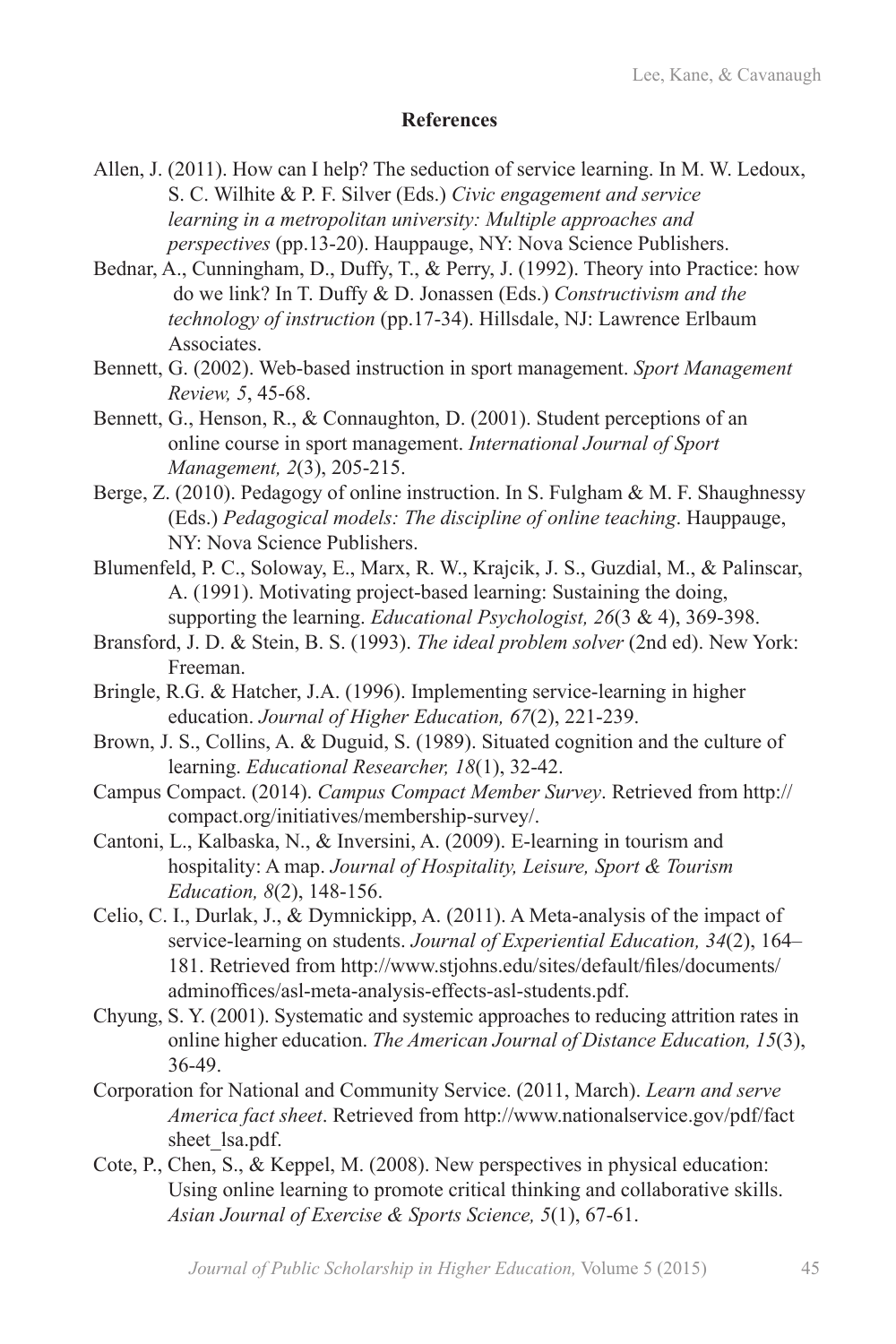- Cunningham, D. (1992). Assessing Constructions and Constructing Assessments. In T. Duffy & D. Jonassen (Eds.). *Constructivism and the technology of instruction* (pp.34-36). Hillsdale, NJ: Lawrence Erlbaum Associates.
- Danylchuk, K., Doherty, A., Nicholson, M., & Stewart, B. (2008). International sport management: Creating an international learning and teaching community. *International Journal of Sport Management & Marketing, 4*(2/3), 1.
- Dewey, J. (1997). *Experience and education* (reprint of 1938). New York: MacMillan.
- Durrington, V. A., Berryhill, A., & Swafford, J. (2006). Strategies for enhancing student interactivity in an online environment. *College Teaching, 54*(1), 190-193.
- Esch, C. (1998). *Project-based or Problem-Based: The same or different?* Retrieved from http://pblmm.k12.ca.us/PBLGuide/PBL&PBL.htm.
- Eyler, J., & Giles, D. E. (1999). *Where's the learning in service-learning?* San Francisco: Jossey-Bass.
- Gagné, R. (1987). *Instructional technology foundations*. Hillsdale, NJ: Lawrence Erlbaum Assoc.
- Gregg, E. A., Atkins, L. C., & Lee, J. W. (2014). The student athlete service experience. *Florida Alliance for Health, Physical Education, Recreation, Dance, and Sport Journal, 12*(52), 12-13.
- The Great Schools Partnership. (2014, March 3). Community-Based Learning. In S. Abbott (Ed.). *The glossary of education reform.* Retrieved from http://edglos sary.org/community-based-learning/.
- Hiltz, S. R. (1994). *The virtual classroom: Learning without limits via computer networks*. Norwood, NJ: Ablex Publishing.
- Jacobs, E. F. (2005). Investigation of interactive online visual tools for the learning of mathematics. *International Journal of Mathematical Education in Science and Technology, 36*(7), 761-768.
- Jonassen, D. (2000). *Computers as mindtools for schools*. Upper Saddle River, NJ: Prentice-Hall, Inc.
- Kember, D., Murphy, D., Siaw, I., & Yuen, K. S. (1991). Toward a causal model of student progress in distance education: Research in Hong Kong. *The American Journal of Distance Education, 5*(2), 3-15.
- Kilpatrick, W. H. (1918). The project method. *Teachers College Record, 19*, 319-335.
- Konin, J. G. (2004). Using a web-based program to enhance clinical education. *Athletic Therapy Today, 9*(1), 20-23.
- Lee, J. W., Bush, G., & Smith, E. (2005). Service learning: Creating practical learning experiences in sport and physical education. *Strategies, 18*(3), 11-13.
- Miloch, K., Lee, J. W., Smith, C., & Restine, K. (2012). *The virtual student experience: Strategies for designing and managing the online course management system to enhance student learning within the sport management curriculum*. Unpublished manuscript.
- Ng, B. L. L. (2012). The application of community service learning in science education. *Asia-Pacific Forum on Science Learning and Teaching, 13*(2). Retrieved from http://www.ied.edu.hk/apfslt/download/v13\_issue2\_files/llng.pdf.
- North American Council for Online Learning (NACOL). (2007). *National Standards*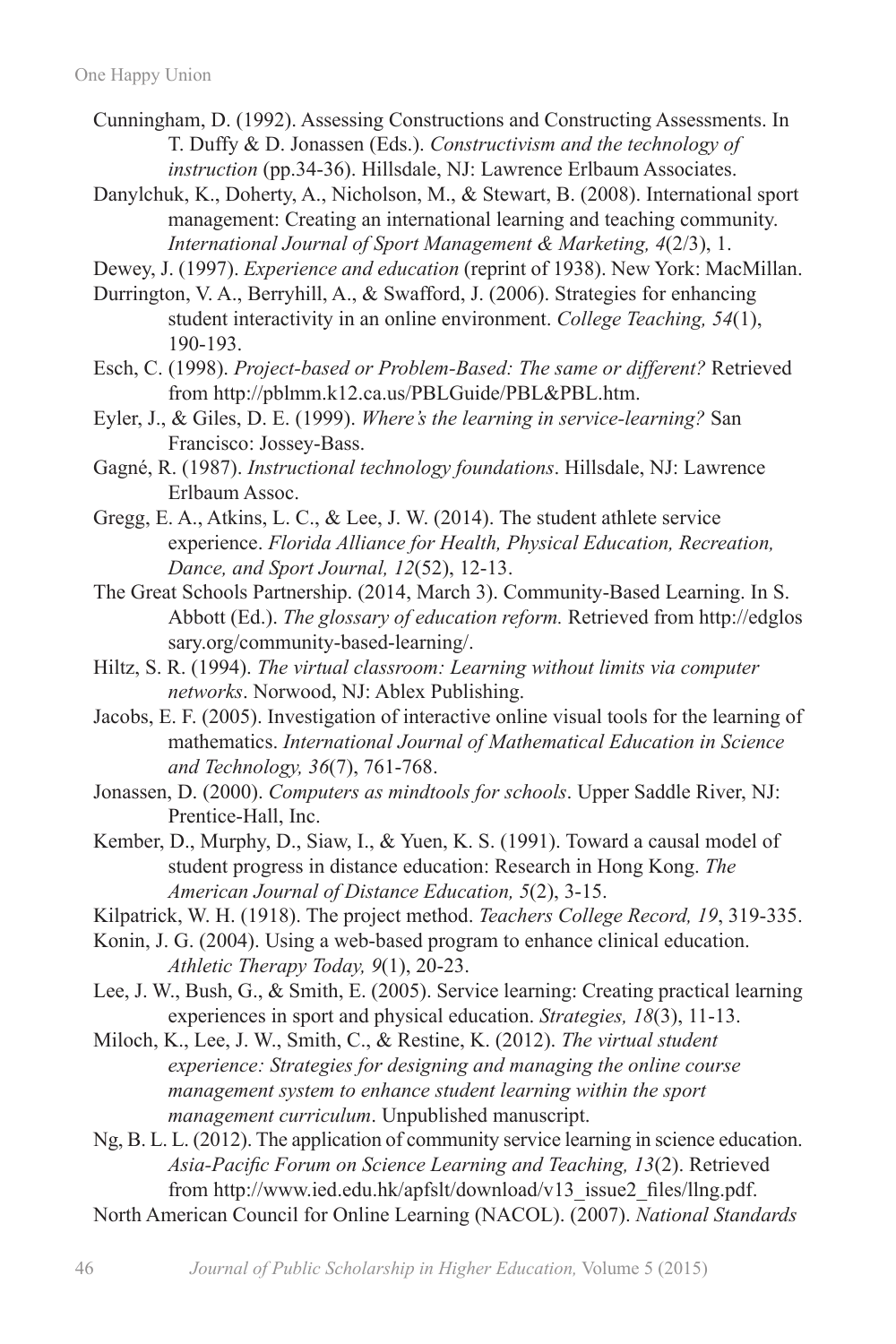*for Quality Online Teaching*. 2007 [Electronic version]. Retrieved from http://www.inacol.org/resources/nationalstandards/NACOL%20Standards% 20Quality%20Online%20Teaching.pdf.

- Online Learning Consortium (formerly Sloan-C). (2007). *Quality framework narrative, the 5 pillars.* [Electronic version]. Retrieved from http://sloancon sortium.org/Quality\_Framework\_Narrative\_5\_pillars.
- Osborn, V. (2001). Identifying at-risk students in videoconferencing and web-based distance education. *The American Journal of Distance Education, 15*(1), 41-54.
- Pavey, J. & Garland, S. (2004). The integration and implementation of a range of 'e-tivities' to enhance students' interaction and learning. *Innovations in Education and Teaching International, 41*(3), 305-315.
- Ransdell, L. B. (2008). Online health related fitness courses. *Journal of Physical Education, Recreation, & Dance, 79*(1), 45.
- Rendon, L. (2009). *Sentipentsante (sensing/thinking) pedagogy: Educating for wholeness, social justice and liberation. Sterling*, VA: Stylus.
- Sawicki, O. (2008). Enhancing critical thinking through online learning tools. *Technology Solutions, 15*(4), 48-49.
- Schembri, G. (2009). Web tools and their use in teaching HPE. *Active & Healthy Magazine, 16*(2/3), 11-12.
- Schunk, D. H., & Zimmerman, B. J. (1998). Conclusions and future directions for academic interventions. In D. H. Schunk & B. J. Zimmerman (Eds.), *Self-Regulated learning: From teaching to self-reflective practice* (pp. 225- 234). New York, NY: The Guilford Press.
- Stier, W. F. & Schneider, R .C. (2009). Sport management taught on-line: A discussion. *Sport Management International Journal, 5*(1), 55-68.
- Stow, R. C. (2005). Minimizing the distance in distance learning. *Athletic Therapy Today, 10*(2), 57-59.
- U.S. Department of Education, NCES (National Center for Education Statistics), (2011). *The Condition of Education 2011* [Electronic version]. Retrieved from http://nces.ed.gov/pubs2011/2011033.pdf.
- U.S. Department of Education, NCES (National Center for Education Statistics), (2015). *The Condition of Education 2015* [Electronic version]. Retrieved from http://nces.ed.gov/pubs2015/2015144.pdf.
- University of North Florida (n.d.<sup>a</sup>). *Welcome to the Center for Community-Based Learning*. Retrieved from http://www.unf.edu/ccbl/.
- University of North Florida (n.d.<sup>b</sup>). *What is Community-Based Transformational Learning?*. Retrieved from http://www.unf.edu/ccbl/What\_is\_Community-Based\_Transformational\_Learning.aspx.
- University of North Florida (n.d.<sup>c</sup>). *University-Wide Community-Based Transformational Learning Outcomes.* Retrieved from http://www.unf.edu/ ccbl/University-Wide\_CBTL\_Learning\_Outcomes.aspx.
- von Kotz, A., & Cooper, L. (2000, October). Exploring the transformative potential of project-based learning in university adult education. *Studies in the Education of Adults. 32*(2), 212-28.
- Warlick, D. (1999). *Raw materials for the mind*. Raleigh, NC: The Landmark Project.